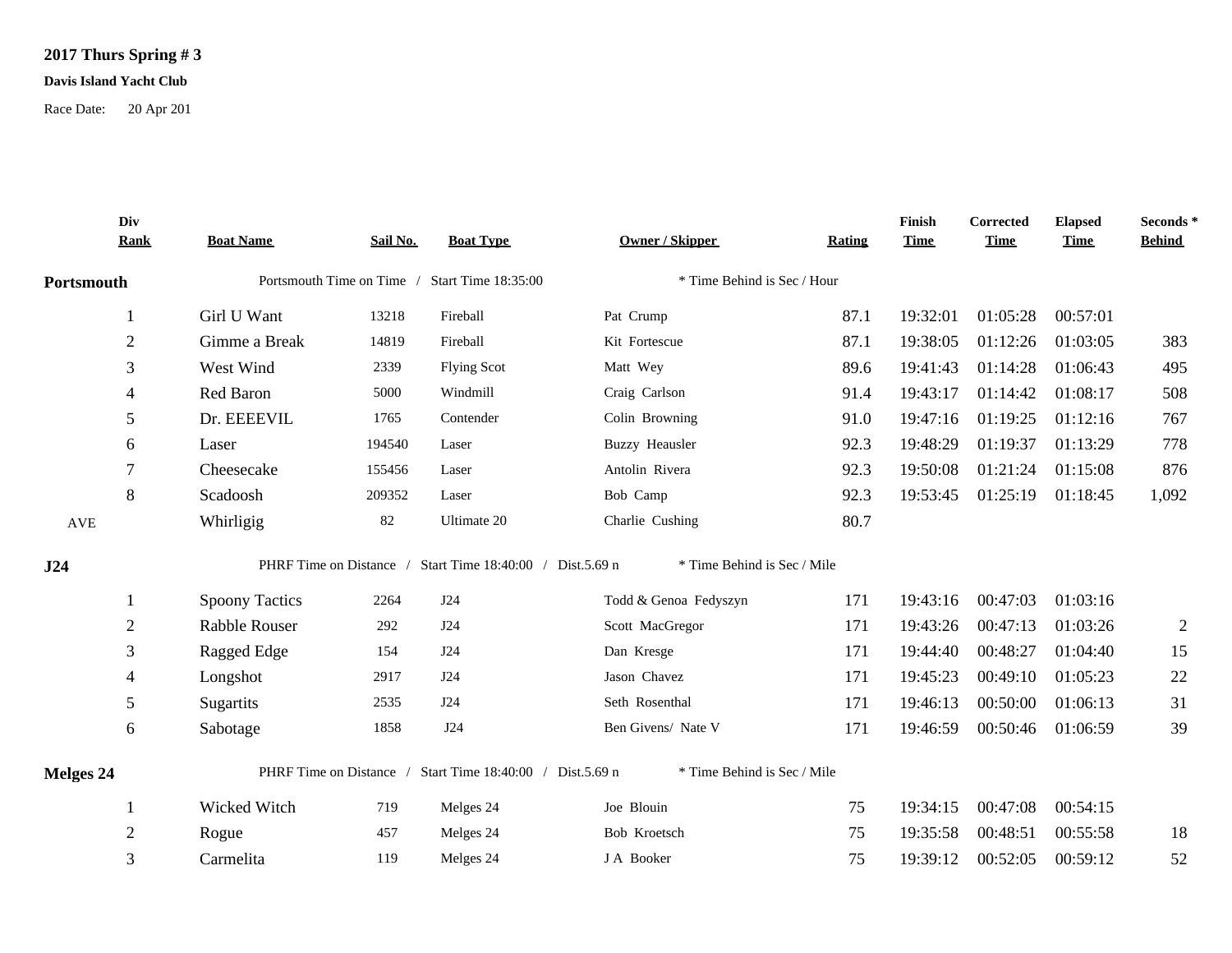| Spin B               |                |                  |        | PHRF Time on Distance / Start Time 18:45:00 / Dist.5.69 n | * Time Behind is Sec / Mile |     |          |          |          |                |
|----------------------|----------------|------------------|--------|-----------------------------------------------------------|-----------------------------|-----|----------|----------|----------|----------------|
|                      | -1             | Tenacity         | 241    | Laser 28                                                  | Ken Hardy                   | 132 | 19:44:31 | 00:47:00 | 00:59:31 |                |
|                      | $\overline{2}$ | Meltemi          | 40787  | S <sub>2</sub> 9.1                                        | Alex Korakis                | 132 | 19:44:47 | 00:47:16 | 00:59:47 | 3              |
|                      | 3              | Mal de Mer       | 747    | Wavelength                                                | Richard Karran              | 156 | 19:47:05 | 00:47:17 | 01:02:05 | 3              |
|                      | $\overline{4}$ | Junior           | 41186  | J27                                                       | Frank Selph                 | 123 | 19:44:46 | 00:48:06 | 00:59:46 | 12             |
|                      | $\sqrt{5}$     | Privateer        | 282    | S <sub>2</sub> 9.1                                        | Chris Jones                 | 132 | 19:46:21 | 00:48:50 | 01:01:21 | 19             |
|                      | 6              | Dr Bligh         | $30\,$ | S <sub>2</sub> 9.1                                        | Michael Maher               | 132 | 19:46:36 | 00:49:05 | 01:01:36 | 22             |
| Spin A               |                |                  |        | PHRF Time on Distance / Start Time 18:45:00 / Dist.5.69 n | * Time Behind is Sec / Mile |     |          |          |          |                |
|                      | 1              | Wired            | 39511  | Farr 395                                                  | Achilles/ Brocks            | 42  | 19:40:56 | 00:51:57 | 00:55:56 |                |
|                      | $\overline{2}$ | No Limit         | 39526  | Farr 395                                                  | Neal Burns                  | 42  | 19:41:16 | 00:52:17 | 00:56:16 | 4              |
|                      | 3              | Alpha Dog        | 83170  | Sr 33                                                     | Gordon Latrobe              | 63  | 19:43:25 | 00:52:27 | 00:58:25 | $\mathfrak{S}$ |
|                      | $\overline{4}$ | Fire & Ice       | 83198  | J105                                                      | George Cussins              | 81  | 19:45:26 | 00:52:45 | 01:00:26 | 8              |
|                      | 5              | Rocket           | 48     | J35                                                       | Tarry Grimsdale             | 72  | 19:44:48 | 00:52:58 | 00:59:48 | 11             |
|                      | 6              | Tampa Girl       | 83242  | J120                                                      | <b>Bill Terry</b>           | 54  | 19:45:16 | 00:55:09 | 01:00:16 | 34             |
|                      | $\tau$         | No Way Jose      | 42696  | J35                                                       | Jose Suarezhoyos            | 72  | 19:49:22 | 00:57:32 | 01:04:22 | 59             |
| <b>OCS</b>           | 9              | Kicks            | 50     | J92s                                                      | Peter Hartleb               | 99  | 19:50:44 |          |          | 53             |
| <b>Racer Cruiser</b> |                |                  |        | PHRF Time on Distance / Start Time 18:50:00 / Dist.5.84 n | * Time Behind is Sec / Mile |     |          |          |          |                |
|                      | -1             | Intrepid         | 41227  | J40                                                       | Jeff Russo                  | 78  | 19:59:18 | 01:01:42 | 01:09:18 |                |
|                      | $\overline{2}$ | Javelina         | 482    | Tartan 37                                                 | Ray Dunn                    | 108 | 20:10:26 | 01:09:55 | 01:20:26 | 84             |
|                      | 3              | License to Chill | 007    | Beneteau First 235                                        | Bob & Jackie Meyer          | 198 | 20:24:57 | 01:15:41 | 01:34:57 | 144            |
|                      | $\overline{4}$ | Hooloovoo        | 63365  | C&C MK2                                                   | Fenn Giles                  | 138 | 20:19:55 | 01:16:29 | 01:29:55 | 152            |
|                      | 5              | Revenge          | 005    | Dufour 34                                                 | Lee Burstiner               | 126 | 20:18:56 | 01:16:40 | 01:28:56 | 154            |
| AVE                  |                | Wing It          | 43620  | Irwin 39 Citation                                         | Mike Doyle                  | 126 |          |          |          |                |
| Non Spin A           |                |                  |        | PHRF Time on Distance / Start Time 18:50:00 / Dist.5.84 n | * Time Behind is Sec / Mile |     |          |          |          |                |
|                      | $\mathbf{1}$   | Long Gone        | 10225  | Morgan 42                                                 | Phil Waller                 | 161 | 20:05:14 | 00:59:34 | 01:15:14 |                |
|                      | $\overline{2}$ | WT Flyer         | 97     | Pearson Flyer                                             | Ullman/Bostick/ Young       | 153 | 20:04:34 | 00:59:40 | 01:14:34 | -1             |
|                      | 3              | Therapy          | 23656  | <b>J30</b>                                                | Rene Ben-Avrahan            | 159 | 20:06:55 | 01:01:26 | 01:16:55 | 19             |
|                      | $\overline{4}$ | Boat             | 57     | Wavelength 24                                             | Larry Willis                | 180 | 20:10:11 | 01:02:40 | 01:20:11 | 32             |